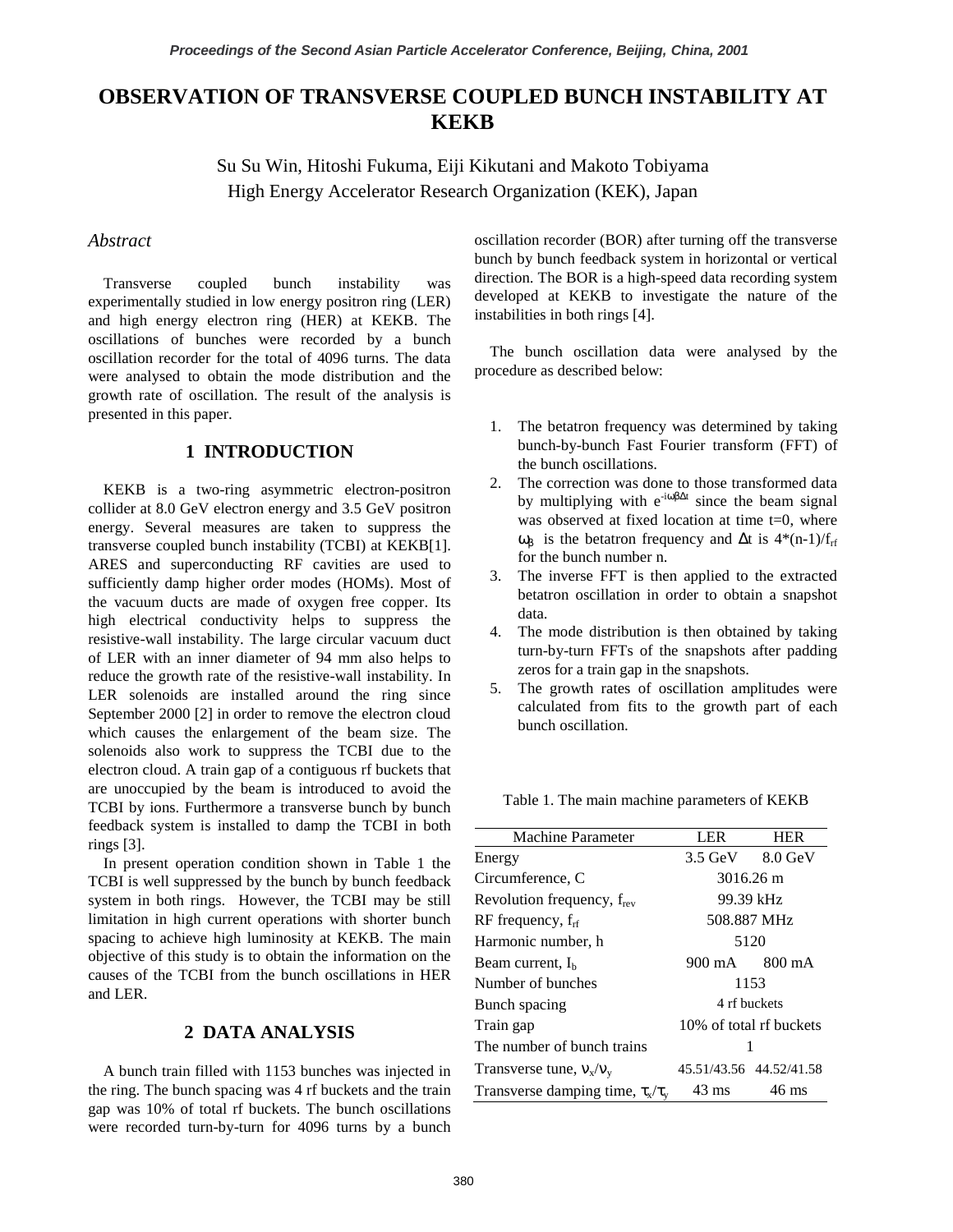## **3 RESULTS**

#### *3.1 HER*

Figures 1 and 2 show the mode distributions of HER at 700 mA for horizontal and vertical directions respectively. The mode distributions calculated for the resistive-wall wake are also shown in the figures. The wake function of a circular pipe was used. As the radius of the pipe we used 52mm horizontally and 25mm vertically considering the racetrack shape of the vacuum duct (104 mm in width and 50 mm in height). For the calculation we applied formalism by K. Thompson and R. Ruth [5] to take into account of the train gap. The peak positions in observed mode distributions are close to calculated ones both in horizontal and vertical cases.

The growth rates of bunch oscillation in HER were obtained from the amplitude growth at various beam currents. Fig. 3 shows an example of the amplitude growth taken from the snapshot of HER at 400 mA.

Fig. 4 shows the average growth rates over the bunches as a function of beam current in horizontal direction. The average growth rates nonlinearly increase with beam current. The growth rate calculated for the resistive-wall wake is also shown in Fig. 4. As can be seen in Fig. 4 the measured growth rate is observed to be much higher than the calculated one.

Fig. 5 presents the average growth rates of bunch oscillation for vertical direction as a function of beam current. The growth rates nonlinearly increase with the beam current. The measured growth rates are found to be



Fig. 1 The horizontal mode distribution of HER at 700 mA





Fig. 3 The horizontal amplitude growth of bunch oscillation in HER at 400 mA



Fig. 4 The horizontal average growth rates in HER as a function of beam current



Fig. 5 The vertical average growth rates in HER as a function of beam current

close to the calculated values when the beam current is less than 500mA, while at 700 mA the measured growth rate is much higher than the calculated one.

## *3.2 LER*

In LER the comparison was made between the mode distributions of solenoids-on and solenoids-off in horizontal and vertical cases to see the effect of the electron cloud on the TCBI. The horizontal and vertical coupling was corrected prior to the measurement both in the case of solenoids-on and solenoids–off. Fig. 6 compares the mode distributions of LER in horizontal direction for solenoids-on and solenoids-off. It is seen that the distributions of unstable modes are totally different in solenoids-on and solenoids-off cases. The Fig. 2 The vertical mode distribution of HER at 700 mA mode distributions in vertical direction for solenoids-on